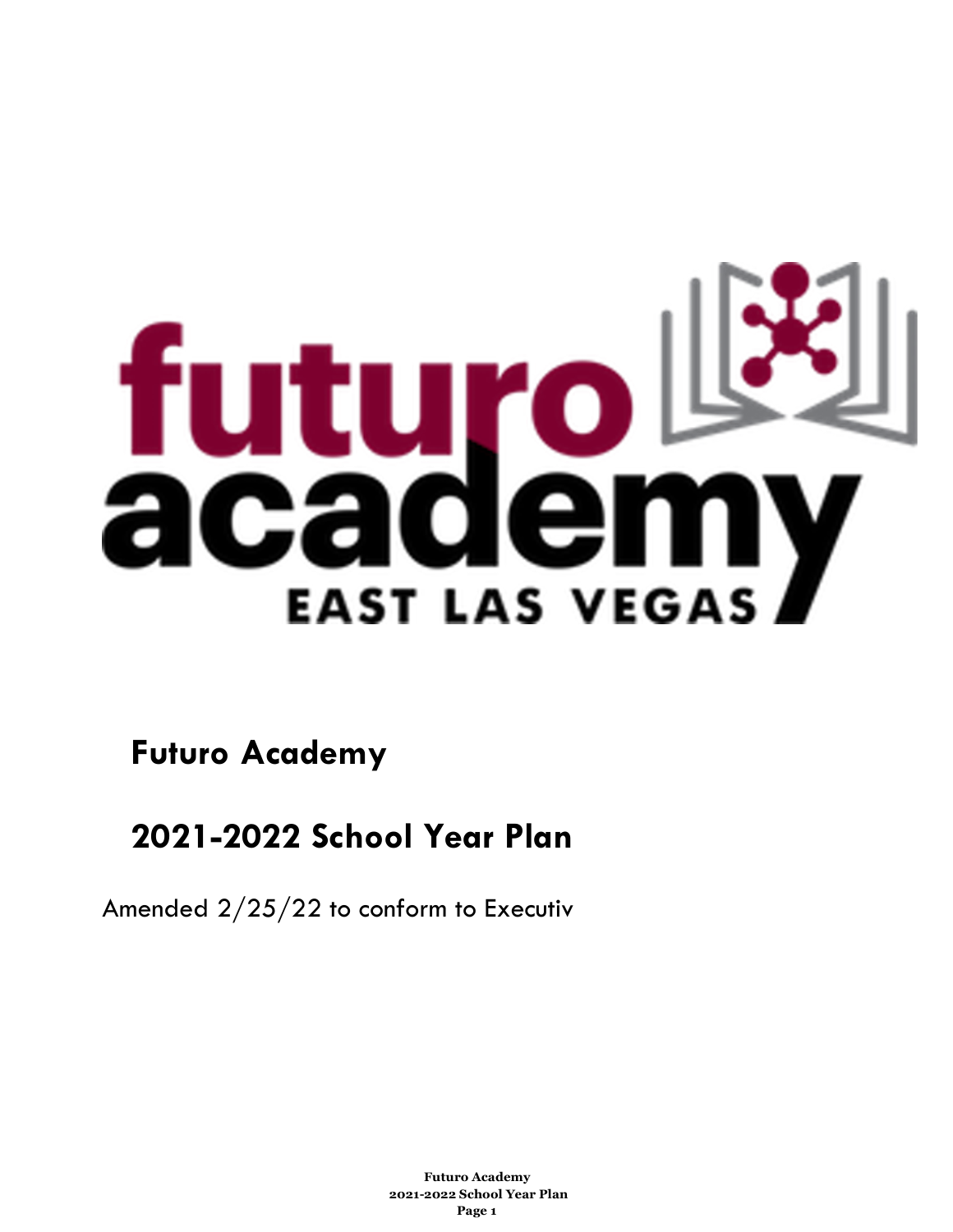# *Background*

Superintendent Jhone Ebert and the Nevada Department of Education requested the submission of a Path Forward Program. In the program, schools have to provide details on their distance learning plan for fulltime distance learning students for the 2021-2022 school year. There has to be key information included, such as how students were approved for distance learning, what the learning model will look like, and how attendance will be taken.

The State Public Charter School Authority requested more information from schools, such as what schools are doing to ensure health and safety for all, what a school's in-person learning will look like, and what steps schools are taking to support students and staff with their social and emotional wellbeing.

The 2021 Legislative Session produced Senate Bill 215. Schools are required to develop a distance education plan in the event of an emergency that may cause a school closure of at least 10 days. This way schools are more prepared to tackle any sudden closures, similar to what was experienced in spring 2020 because of the pandemic.

In an effort to streamline all of the requested information, the State Public Charter School Authority has requested that schools submit a 2021-2022 reopening plan. In it, there are three key requirements:

**Requirement A:** Charter Schools are responsible for determining certain COVID-19 mitigation measures and therefore, must develop plans for how they will ensure the safe reopening of school buildings. This plan addresses health and safety as well as how the school will respond to the impact of COVID-19 on students' opportunity to learn.

**Requirement B:** Pursuant to Emergency Directive 044 and guidance provided by the Nevada Department of Education on May 28, 2021, charter schools must develop Path Forward Program Distance Education Plans for the 2021-22 school year. This plan addresses how the school will provide distance education to students who are unable to learn in person. These students must provide documentation from a medical professional related to a condition that would be compromised by attending school in-person or be quarantined on the advice of local public health officials.

**Requirement C:** Senate Bill 215 from the 2021 Legislative Session now requires the governing body of each charter school to "develop a plan for conducting a program of distance education for at least 10 school days in the event of an emergency that necessitates the closing of all public schools in this State." This plan must be submitted to the charter school sponsor and provided to the school community, parents and school employees. This plan 1 Section 8 of Emergency Directive 044 2 establishes an emergency distance learning plan to be implemented in the event of a major emergency.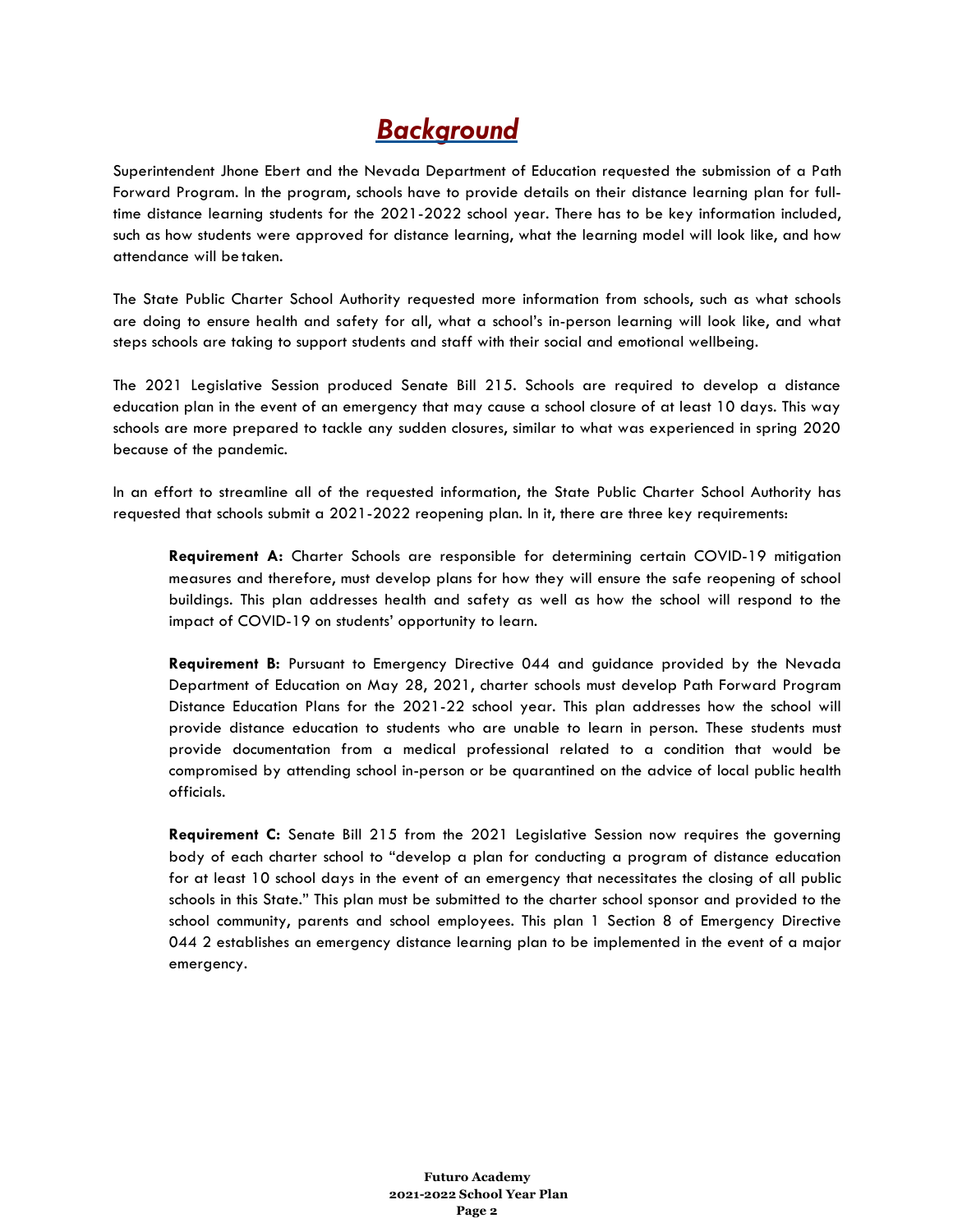# *Safe Reopening for In-Person Learning*

FUTURO recognizes that the health and safety of students and staff is of the utmost importance. FUTURO will seek data, guidance, recommendations, and/or approval from the Southern Nevada Health District, the Center for Disease Control, the Nevada Department of Education, and the Nevada Governor's Office. FUTURO will continually work with its families, staff, leadership and Board to implement Covid-19 mitigation protocols that are the safest for its in-person students and staff at any point in time. Ultimately, FUTURO will use all available scientific information to help make a determination on these matters.

# **In-Person Learning: Health and Safety**

### Handwashing and Respiratory Etiquette

FUTURO will continue to promote proper personal hygiene:

- Avoid touching your eyes, nose, or mouth
- Wash your hands with soap and water for at least 20 seconds
- Keep 3 feet between students, 6 feet of physical distance from others for adults
- Avoid contact with others if within 3 or 6 feet
- Wear a cloth face mask covering in public
- Avoid traveling if you are sick
- Stay home if you are feeling ill
- Get medical care as needed

The campus will have an abundance of signage promoting positive physical hygiene. For example, each restroom mirror will have a sticker reminding students to wash their hands for at least 20 seconds. These visual cues will be incredibly helpful, especially for visual learners.

In the event that a student may not be implementing safe and healthy hygiene practices, staff will reeducate the student and inform the student's parents.

### Diagnostic and Screening Testing

Staff and students will self-screen their physical health. If any staff member or student is not feeling well and having any symptoms, that person will need to stay at home. They should only return to school when there are no remaining symptoms.

If a student or staff member chooses to go to school while ill (no matter the illness), they will not be allowed in the classroom. For students, the parent will be contacted to take the student home and will not be allowed to return until they are symptom-free. For staff, they cannot return until they are symptom-free.

In the event that a student or a staff member feels ill during the school day, they will be removed from the classroom. They will be asked relevant questions pertaining to their health and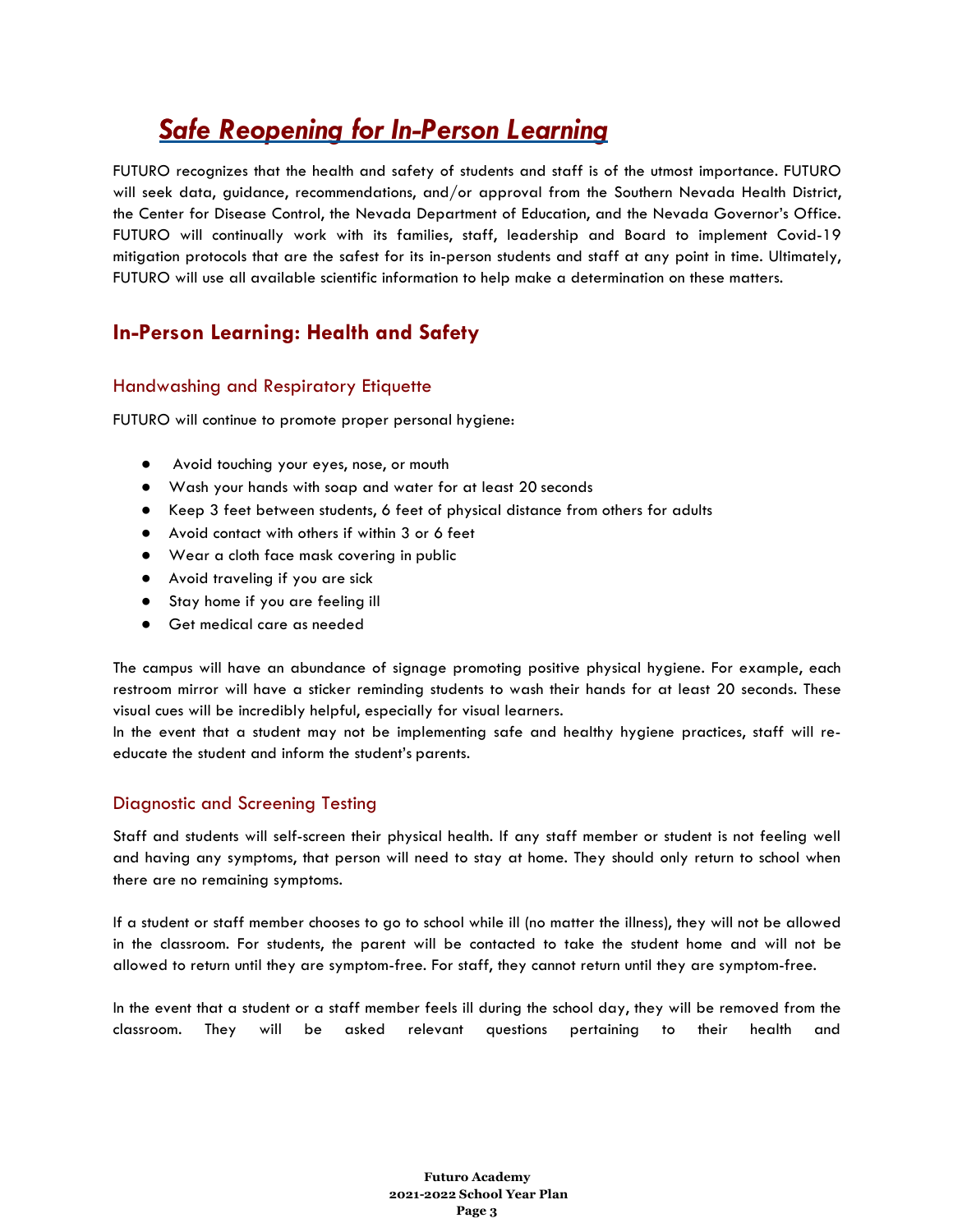assessed by a staff member with a touchless thermometer. If it is determined that the student needs to be sent home, a parent will be contacted and their belongings will be gathered from the classroom for them. If it is determined that the staff member needs to be sent home, another staff member will cover their classroom/classes for the remainder of the day. They cannot return until they are symptom-free. A list of symptoms will be gathered from public health organizations.

Each campus will have touchless thermometers and will be used at the discretion of school staff. Spaces will be created in our campuses for temporary isolation.

If a student or staff member is diagnosed with a contagious or infectious disease, the person will be required to self-quarantine, and the Southern Nevada Health District will be contacted. FUTURO will work in consultation with medical and public health experts, the State Public Charter School Authority, and the Nevada Department of Education to determine the extent of testing in the school and if a closure is necessary.

Futuro Academy utilizes BinaxNOW Rapid Ag testing at the Futuro Health Center for rapid diagnostic testing both for symptomatic and suspected cases, but also when performing on-site contact tracing investigations through a program established through the Nevada Department of Health and Human Services. All students and staff tested are required to submit appropriate consent forms.

#### Cleaning and Maintaining Healthy Facilities

FUTURO will make multiple adjustments to each campus' facilities to minimize the risk of COVID-19.

- Hand sanitizer pumps will be placed on hallway stands in various locations throughout the campus.
- There is an increase in signage enforcing social distancing and healthy personal hygiene in hallways and classrooms.
- There are visual cues on the floor showing where to stand, wait, and move.
- There are decals in restrooms reminding individuals to wash their hands.
- Occupancy capacity signs are placed in each classroom.
- All air filters will be monitored and replaced as needed and minimally on a quarterly basis, and SOPs continue to require the use of HVAC fans continuously and doors open for enhanced ventilation
- All shared items will be cleaned accordingly
- There will be limited use of the water fountain. Students and staff will be encouraged to bring their own water bottles, and bottle fillers have been installed for the 2021-22 school year
- Technology will be assigned to students as needed/requested
- All Emergency Operations Plans will be adjusted to accommodate social distancing guidelines while maintaining the necessary safety, urgency and precaution during Emergency Operations

At each campus, staff will check the cleanliness of the campus to ensure a safe and health environment. All restrooms will be monitored regularly throughout the day to ensure cleanliness and cleaning logs will be maintained in a visible location outside the restrooms for enforcement. High touch points, such as water fountains, sink heads, door knobs, and student desks, will be cleaned regularly by FUTURO staff. Shared materials will be limited as much as possible, and they will be cleaned and sanitized after each use.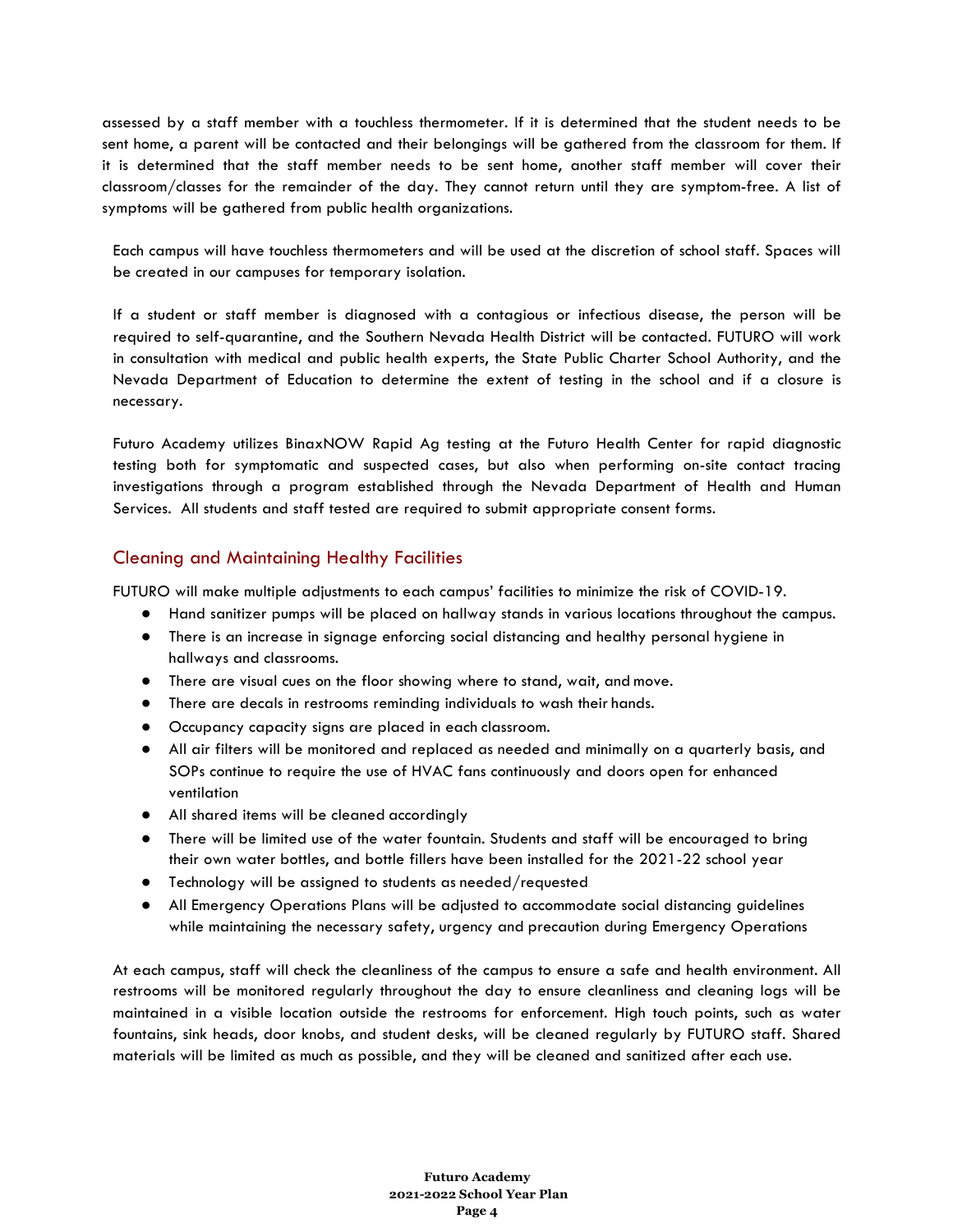#### Face Coverings

Our campuses will have masks readily available for anyone who wants it. Ultimately, FUTURO will follow the guidance of the CDC, SNHD, and SPCSA for guidelines requiring face coverings, which as of amendment of this plan indicates that in general, masks are optional for all students, staff and guests except for instances of:

- a. If returning from a quarantine period on Day 6, it is recommended masks be worn through Day 10
- b. If there is an outbreak on campus, as defined in the guidance provided
- c. If there is a federal, local, or state order requiring the use of masks

An outbreak is defined as:

Multiple cases comprising at least 10% of students, teachers, or staff, within a specified core group OR at least three (3) cases within a specified core group\* meeting criteria for a probable or confirmed school-associated COVID-19 case with symptom onset or positive test result within 14 days of each other who were not identified as close contacts of each other in another setting (i.e. household) outside of the school setting; AND epidemiologically linked in the school setting or a school-sanctioned extracurricular activity.

Some of our students may not be able to wear a mask or face covering due to medical reasons. A doctor's note must be provided by a medical physician on their letterhead.

IEP/504 students may not be required to wear masks based on individual needs.

### Contact Tracing

For any student and/or staff that has tested positive for Covid-19, principals (or designee) conduct an investigation. In the investigation, they will determine which students were in closed contact with the positive individual. Close contact is defined as within 6 feet for a total of 15 minutes.

From there, the principal (or designee) will contact the Southern Nevada Health District. At that point in time, the length of quarantine will be determined. The Director will share that information with the principal. The principal will message the appropriate families. Contact tracing is critical to establishing Oubreaks.

#### Social Distancing, Cohorting & Capacity

FUTURO will follow the guidance of the CDC, SNHD, and SPCSA when it comes to social distancing requirements and room capacity limits. FUTURO has measured each of its classrooms and maintains fire rating capacities for each common space for the purposes of planning, and will adjust to maximize spacing based on community transmission.

All classes are 'cohorted' and have consistent seating charts in classrooms, at lunch and in enrichment classes, with no classes which require mixed cohorts.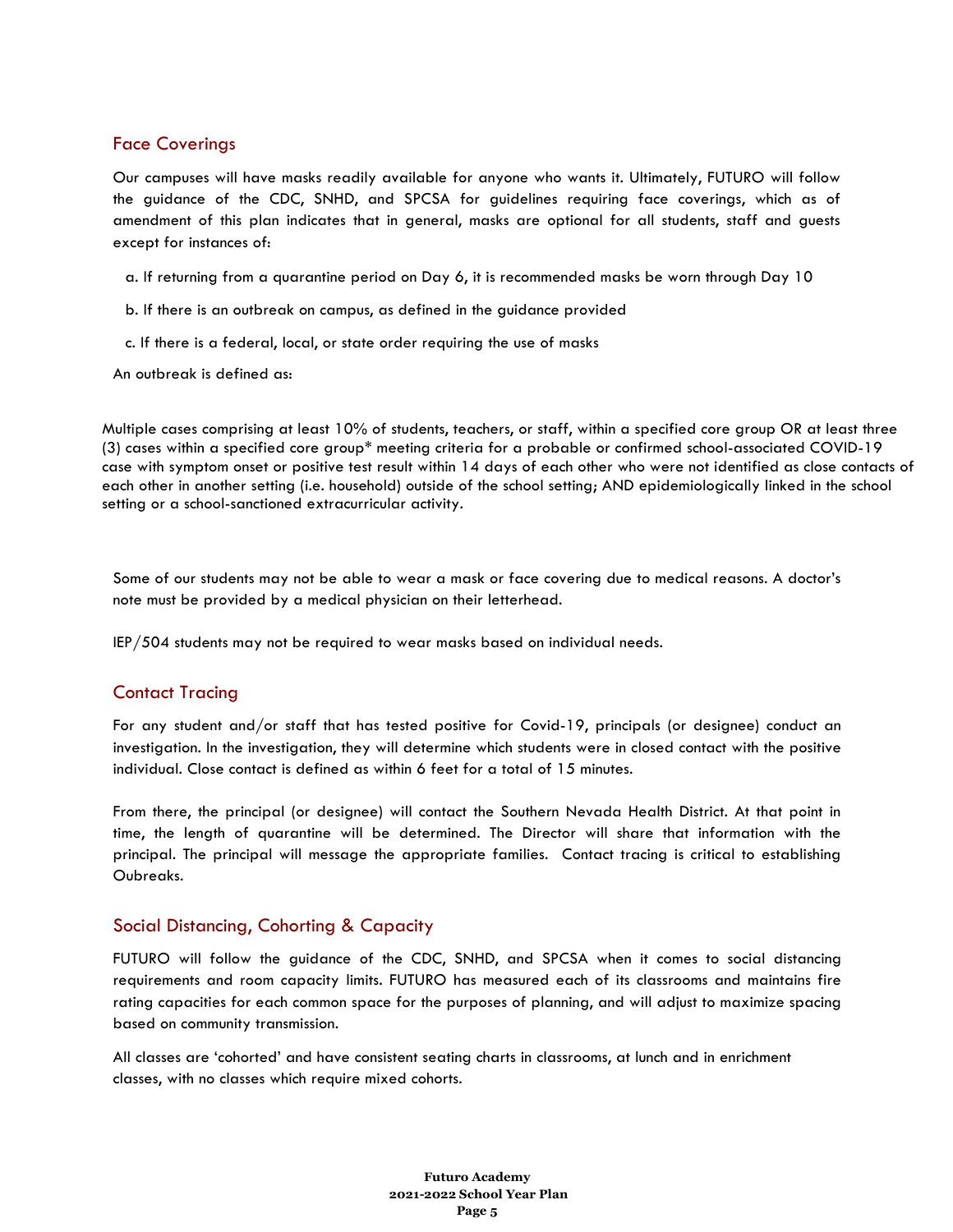### Accommodations for Children with Disabilities

If students and staff have one of the disability types listed below, they might be at increased risk of becoming infected or having unrecognized illness.

- People who have limited mobility or who cannot avoid coming into close contact with others who may be infected, such as direct support providers and familymembers
- People who have trouble understanding information or practicing preventive measures, such as hand washing and social distancing
- People who may not be able to communicate symptoms of illness

FUTURO will work with families of children with disabilities to see if in-person learning is the best option. If it is, then campus leadership will work with each family to develop an action plan that is both academically enriching and safe and healthy.

### Vaccination Access & Awareness

FUTURO has and will continue to strongly encourage students, families and staff members to get their vaccinations if they are of age and health abides.

FUTURO campuses will promote local vaccination sites to its staff and families, including continuing to hose campus based vaccination clinics, including hosting a collaborative pediatric vaccination event at the Futuro Campus on November 22, 2021 where more than 70 students were vaccinated.

## **In-Person Learning: Student and Staff Wellbeing**

Being in the midst of a pandemic can bring a whirlwind of feelings within oneself. In any organization, it is critical for itself to make sure that the needs of its people are met. When it comes to students, those needs most likely also include socio-emotional needs and the trauma that can be triggered by a pandemic. For FUTURO, the wellbeing and mental health of staff and students are of the utmost importance.

### Supporting Students: Social-Emotional Learning - Tier 1

FUTURO will utilize multiple tier 1 social emotional support for its students across all campuses. These supports include:

- School-wide expectations and procedures
- Systematic reinforcements
- Culturally responsive practices
- Data-based decision making
- Partner & Community partnerships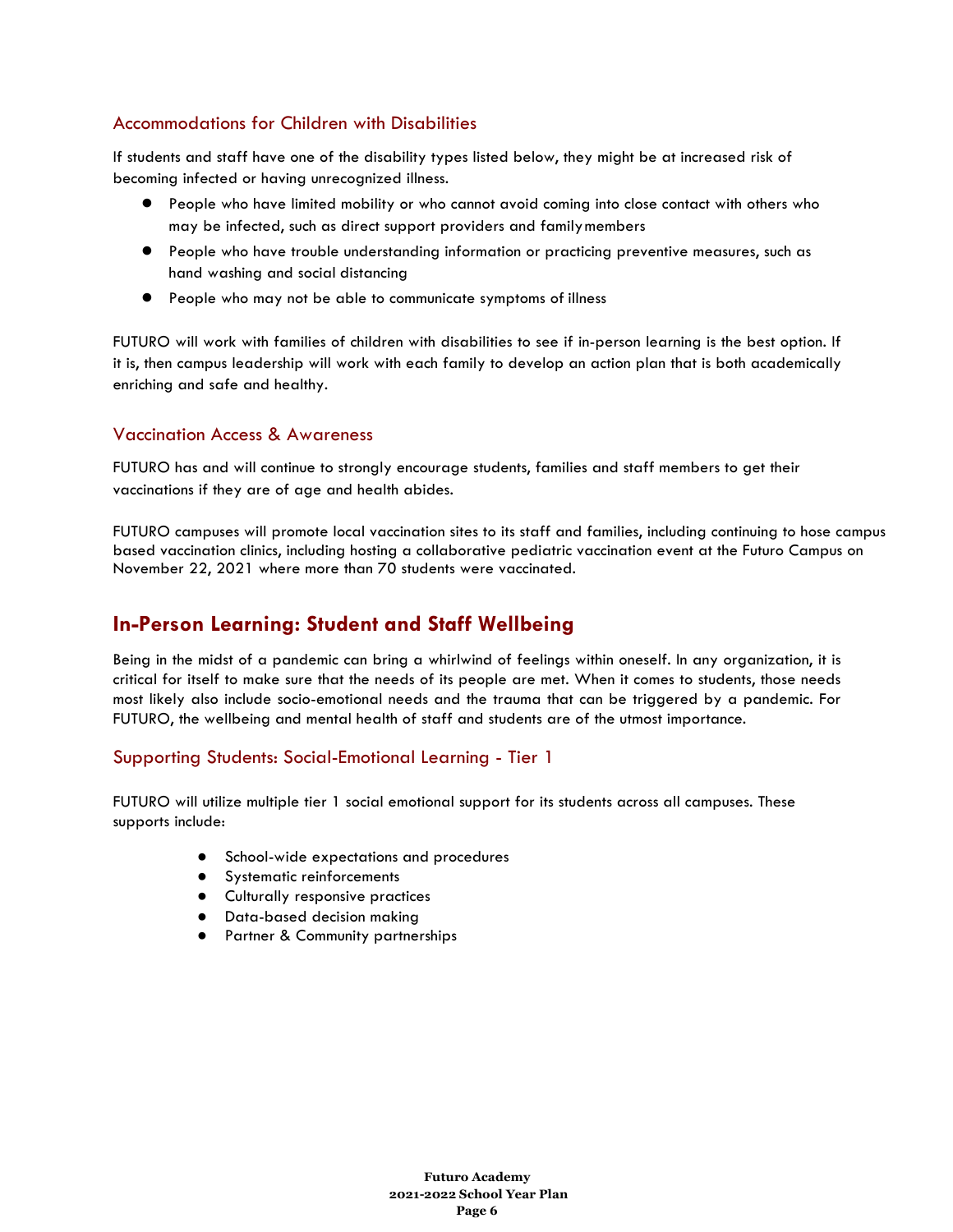- Classroom meetings
- Mindfulness practices

### Supporting Students: Trauma-Informed Practices - Tier 2-3

FUTURO will provide ongoing support to staff, students and families for their social and emotional needs. For students, it will be important for staff to recognize which students have more significant needs that require a more immediate response, as well as students who have emerging symptoms that require monitoring over time. FUTURO has to work and make decisions with these social emotional needs in mind.

Universally, FUTURO will use these tier 1 trauma-informed practices & interventions for its campuses:

- Learning positive self-talk during daily circle times
- Weekly reflection meetings
- Practice problem solving skills
- Creating a "calm down toolkit"

For more targeted and intensive support, FUTURO will use these tier 2 & tier 3 interventions:

- One-on-one weekly meetings between student and assigned staff member
- Behavior contract
- Restorative justice
- Use of empathy in multiple forms

### Supporting Educators and Staff

FUTURO supports the mental health and wellbeing of its educators and staff. They are the driving force behind the success of the students and the campuses. FUTURO will focus on three main bedrocks in helping teachers.

1. **Foster wellness**. FUTURO has and will continue to educate staff about mental health and encourage open conversation about the challenges people are experiencing, employees may be more likely to access care when needed. FUTURO will reach out to a wellness provider to consider hosting virtual mindfulness or discussion sessions.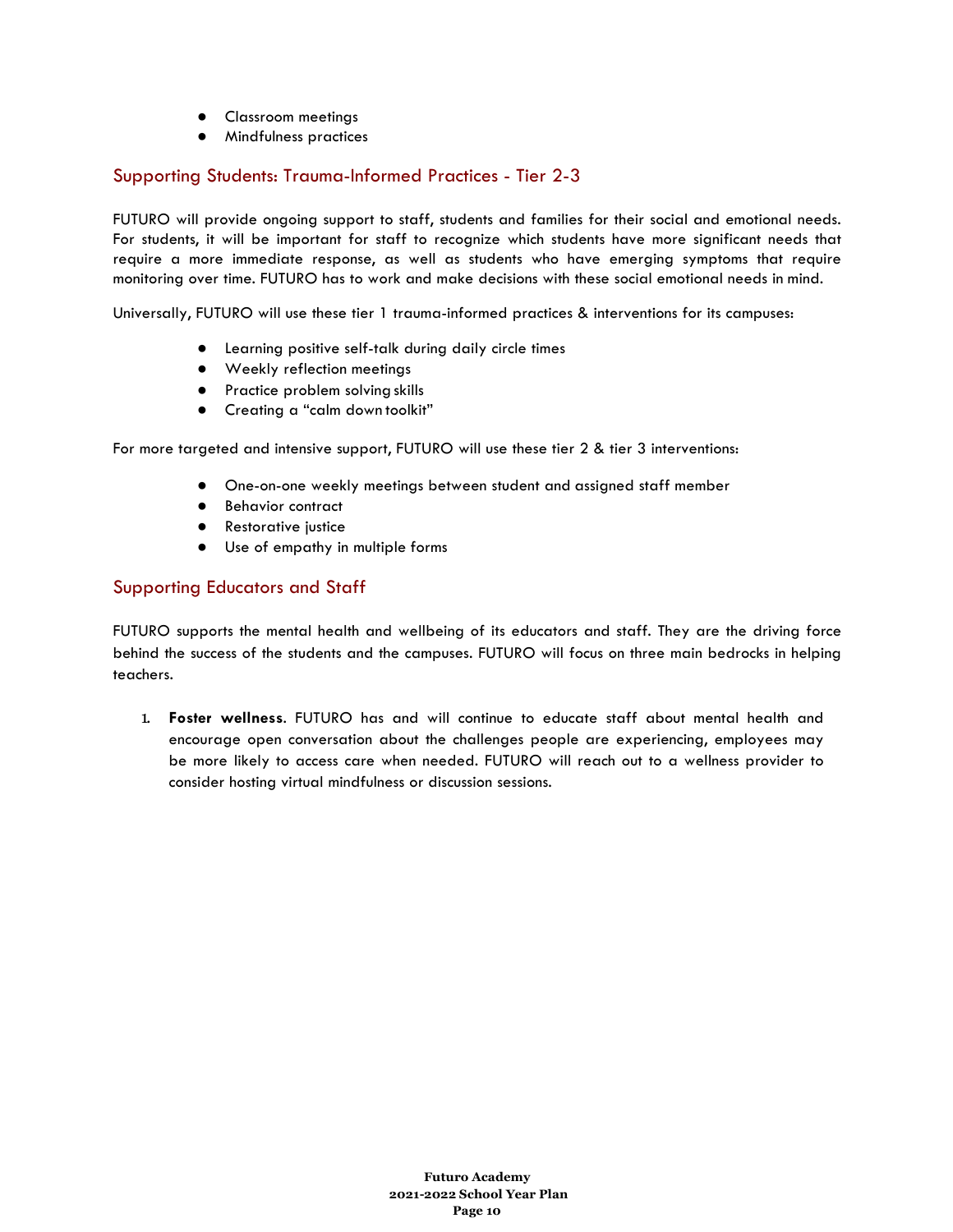- 2. **Provide training**. FUTURO acknowledges that staff members may have different levels of ability with using virtual platforms and new learning technologies. FUTURO will emphasize differentiated support through the 2 weeks of summer professional development, and through the ongoing development calendar to include no less than one training day per month.
- 3. **Model healthy behavior:** FUTURO will encourage all school leaders to take care of their own physical, social, and psychological needs. By doing so, they serve as role models and set the tone that it is acceptable and necessary to take care of oneself.

### **In-Person Learning: Accelerating Student Learning**

FUTURO is well aware of the potential negative effect of the school closures and the distance learning program with limited hours of instruction provided to students since March 2020. Therefore, we are excited to be able to resume offering a full-day in person / traditional learning program starting in August 2021.

#### Implementing Assessments

FUTURO will begin the school year with a comprehensive plan to diagnose and identify student needs. FUTURO will use every tool available to identify student needs and the learning gaps. Some of these tools include but are not limited to Brigance Screener for Kindergarten, NWEA MAP Fall assessment, classroom level benchmark assessments, Key Data interim assessment systems, and hearing & vision screenings.

### Leveraging Data to Inform Instruction

The teachers will look at the beginning of the year data during the Instructional Leadership Team (ILT) meetings and prepare a comprehensive plan to meet the student needs. Schools will make the intervention groups during the first ILT meeting by the beginning of September. Tutoring and intervention services will be provided during the school day and after school time. FUTURO will utilize a wide range of programs to accelerate learning and close the achievement gap.

#### In-Person Learning & Special Populations

Special populations such as SPED, EL, and immigrant students will continue to receive services from licensed teachers. These groups will be identified and services will be provided in accordance with the Nevada State and Federal requirements and guidelines. Students will be served in their own groups and grant funds and other funds will be used solely to service these students.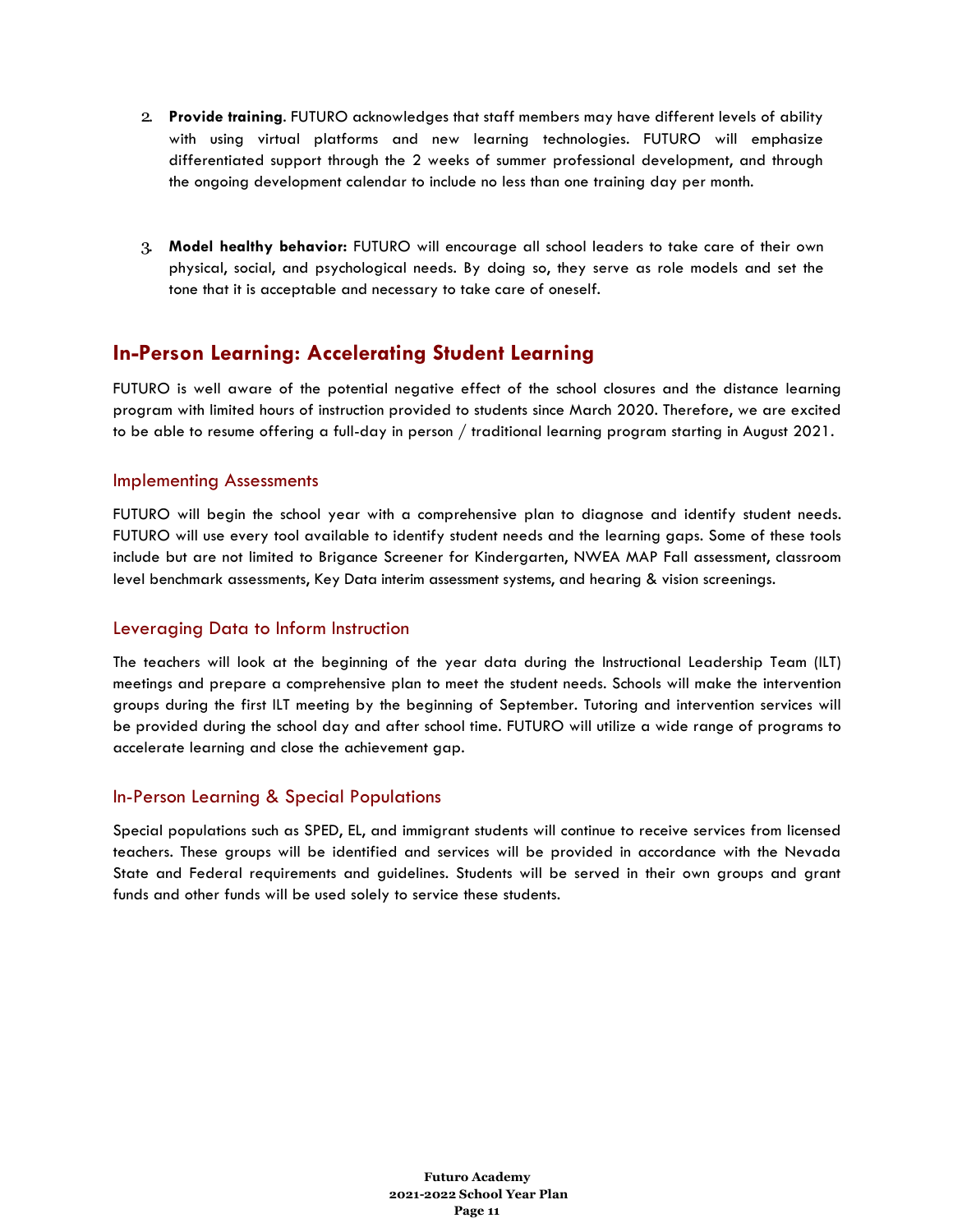# *Path Forward Program: Distance Learning*

Futuro Academy (FUTURO) has created a distance learning plan for the 2021-2022 school year. FUTURO recognizes that there may be families that need to keep learning in a virtual environment.

The distance learning plan is specifically designed for students:

- With medical accommodations limiting them from attending in-person learning, as determined by a medical health professional
- Who tested positive for Covid-19
- Identified as close contacts of Covid-19
- Affected by school closures and/or tightening government health protocols
- Limited to 10% aggregate enrollment of any grade level by choice after the circumstances above

FUTURO is dedicated to maintaining high expectations and strong academic achievement for all students, whether full-time in-person or full-time distance learning.

# **High-Risk Medical Exemption Process**

If a student or an individual in his/her household has a high-risk medical condition\*, a Request for Virtual Placement may be completed in order to participate in distance online learning at home for the 2021- 2022 school year, and the request will require providing medical documentation. This was sent out to all families on July 7, 2021, with all returning and newly-accepted students enrolled.

A health care medical professional must complete the exemption form and email it to FUTURO at any point during the school year. FUTURO will review the form, and either approve or deny.

After approval of a medical exemption, a student will require medical fitness to return documentation to be allowed to return to in-person learning while Governor's Order 044 is in place.

Students who are out on a high-risk medical exemption may not participate in any in-person learning, face-to-face extracurricular or on-campus activities, including field trips, competitions, and athletics (as a participant or spectator without prior approval). This is because it would open them up to possible exposure to COVID-19, just as being in the classroom on campus would.

There may be times, like for important assessments, where students may need to be on campus. During these times, a safe, socially-distanced environment will be set up for the students to be in. Every person will wear a mask in these environments.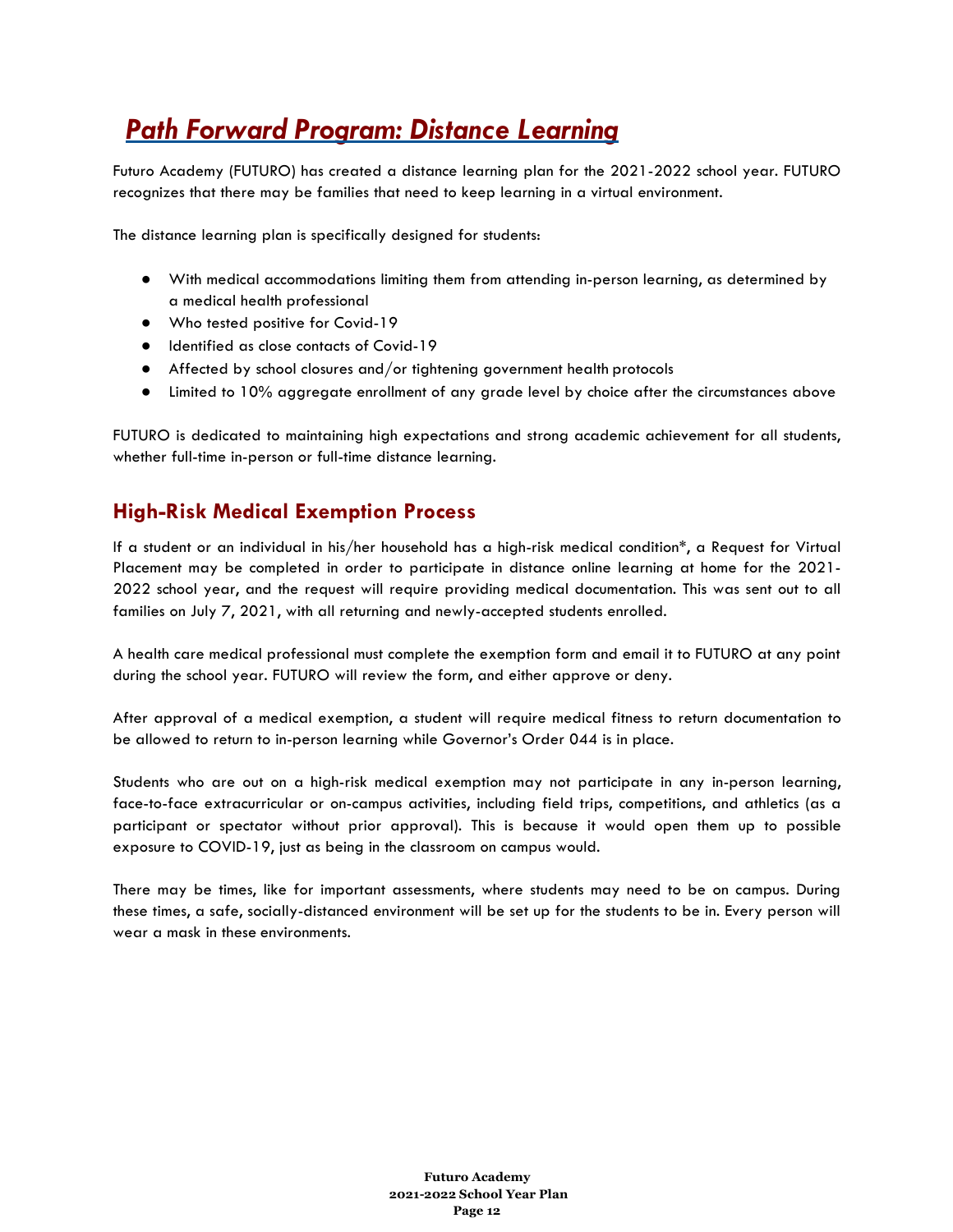Once approved for distance learning, students will only be allowed to switch back to in-person learning at the first full day of instruction of the subsequent month of school.

Those individuals who are at higher risk of severe illness, as designated by the Centers for Disease Control (CDC), are those with conditions including, but not limited to, asthma, chronic lung disease, compromised immune systems (including from smoking, cancer treatment, bone marrow or organ transplantation, immune deficiencies, poorly controlled HIV or AIDS, or use of corticosteroids or other immune weakening medications), diabetes, serious heart disease (including heart failure, coronary artery disease, congenital heart disease, cardiomyopathies, and hypertension), chronic kidney disease undergoing dialysis, or liver disease.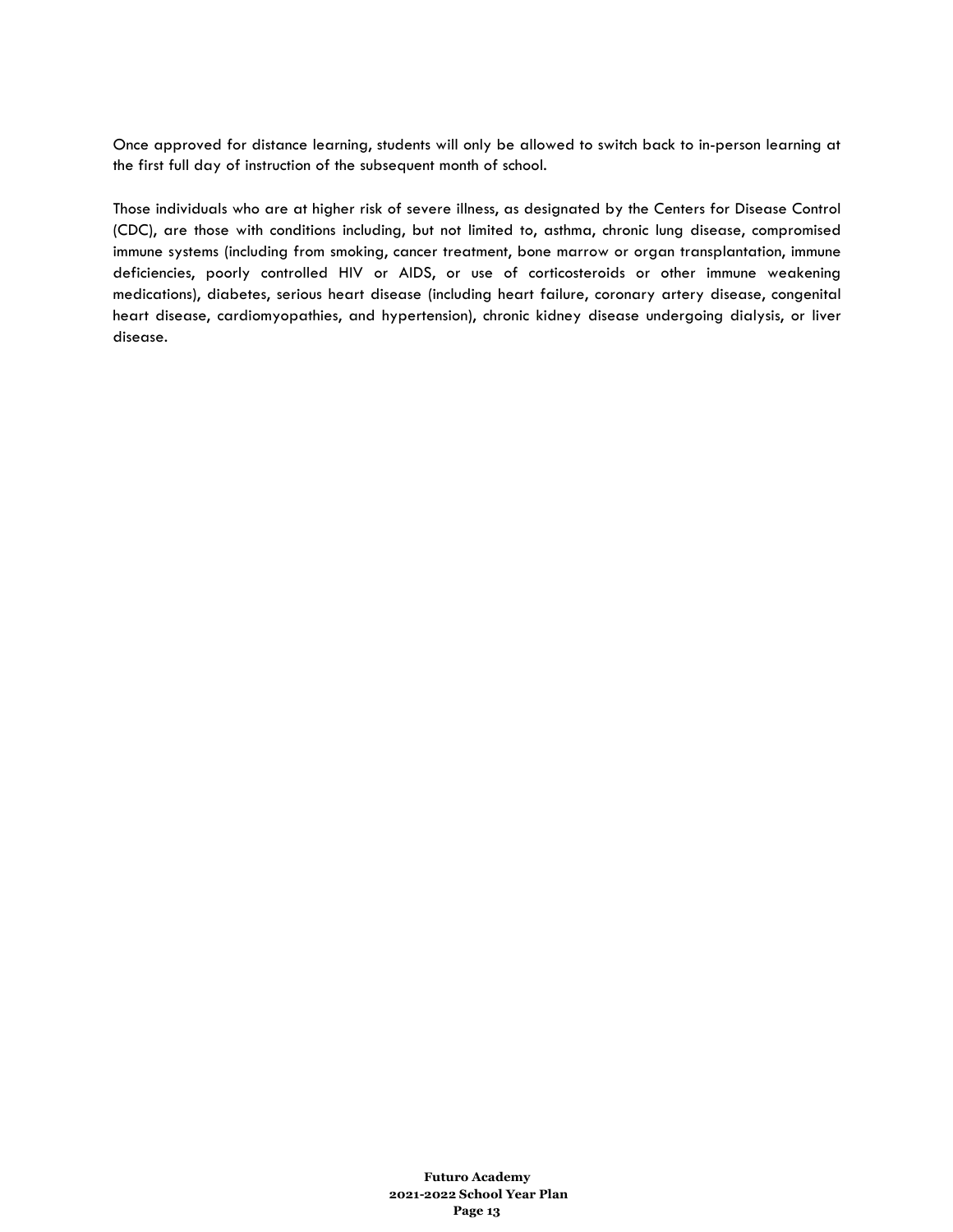# **Parent Considerations for Distance Learning**

Parents/guardians are asked to consider the following information when seeking full-time distance learning (DL) for their student:

- If a full-time distance learning student begins to struggle, intervention meetings may be conducted with the student and parent/guardian, and the student may be required to attend school for faceto-face instruction.
- Students with an Individualized Education Program (IEP) may need to attend therapy and related services at the school.
- A student participating in full-time distance learning who qualifies for free and reduced lunch, may receive meals at the school at no cost.
- Successful candidates for full-time distance learning must maintain 90% attendance monthly, and may be transitioned to in-person learning if in choice based distance learning and below attendance threshold
- Students will be expected to attend and have their cameras on for the full duration of real-time sessions during the school's instructional day.
	- **Kindergarten - 2nd grade** will have a minimum of 60-90 minutes of real-time sessions daily.
	- **3rd - 5th grade** will have a minimum of 90-120 minutes of real-time sessions daily.
- Full-time distance education elementary students must have an adult at home readily available to support their learning.
- Students will be required to attend school face-to-face for designated activities and assessments.
- Some courses/classes may not be offered through full-time distance education.
- Parents will initiate communication with the teacher as soon as concerns arise.
- Parents will assist students in planning a time schedule for long-term assignments.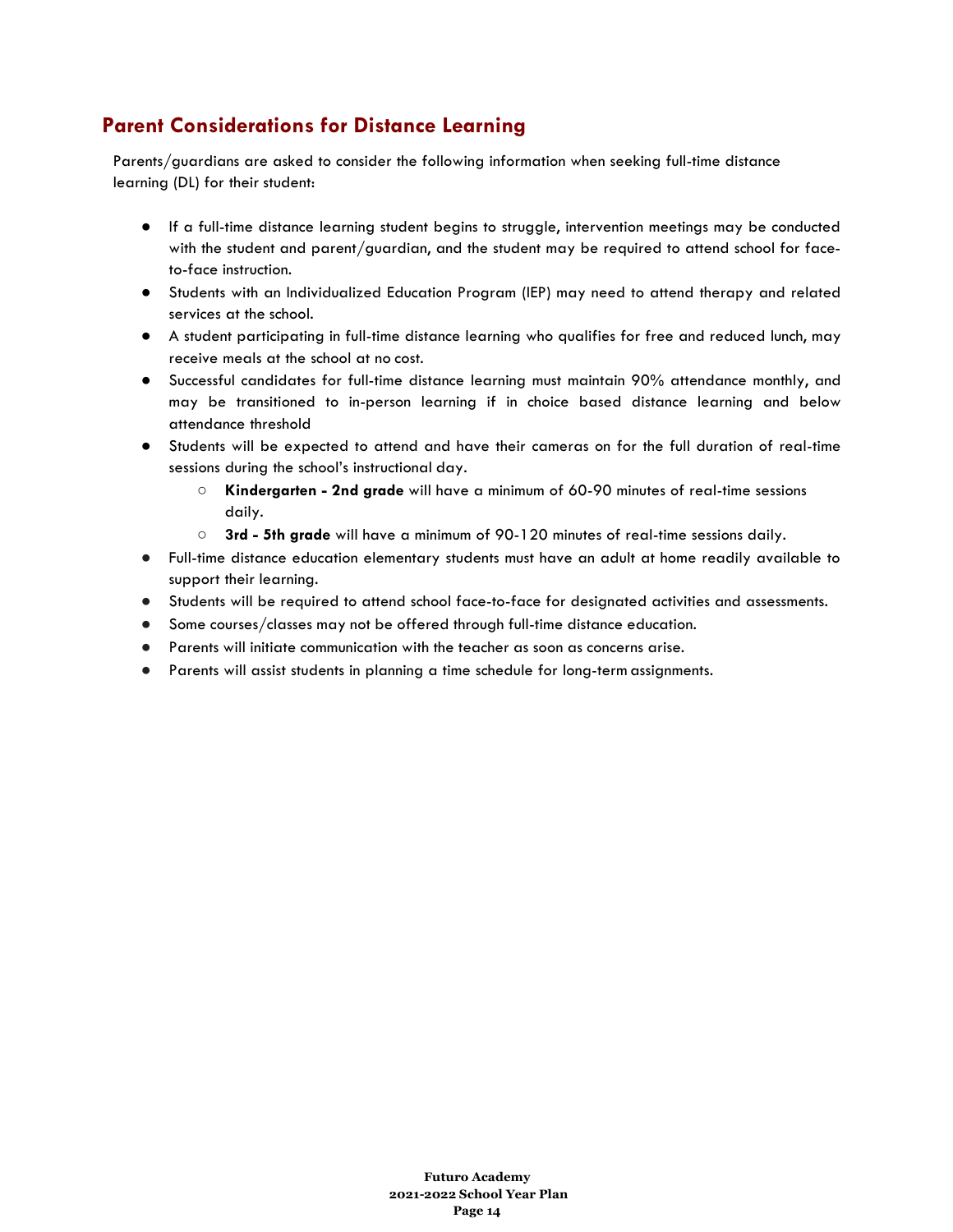# **Covid-19 Positive & Close Contacts - Logistics**

Full-time in-person students who have tested positive for Covid-19 must quarantine as determined by their campus leadership. *Proof of a positive test should be provided to campus leadership*. Contact tracing will be conducted to determine if there are any close contacts on campus, and the SNHD will confirm the testing documentation.

Full-time in-person students who have been identified as Covid-19 close contacts (from the school, SNHD, or personal connection for any case) must quarantine as determined by their campus leadership and in accordance with the most recent "Covid-19 Guidelines and Protocols for Students" document.

### **Outbreaks**

An outbreak is defined as:

Multiple cases comprising at least 10% of students, teachers, or staff, within a specified core group OR at least three (3) cases within a specified core group\* meeting criteria for a probable or confirmed school-associated COVID-19 case with symptom onset or positive test result within 14 days of each other who were not identified as close contacts of each other in another setting (i.e. household) outside of the school setting; AND epidemiologically linked in the school setting or a school-sanctioned extracurricular activity.

Once an outbreak is declared, the core group will be notified via SchoolMint message and note sent home if students and staff are on campus, as well as the Southern Nevada Health District will be notified at schoolcovid@snhd.org.

An outbreak will result in the following actions for the core group:

- 1. Notification via SchoolMint and paper letter
- 2. Universal mask wearing
- 3. Enhanced distancing and 100% individualized student and staff work stations
- 4. Test to Stay protocol for all staff within the core group

The Outbreak will be monitored by the Futuro Academy contact tracing team and assigned an incident number. During outbreaks, all confirmed, suspected and unknown illnesses will be treated as confirmed cases for the purposes of contact trace testing of students.

The outbreak will be considered concluded when there no active, confirmed epidemiologically linked positive cases within a Core Group. Cases are considered "active" for 10 days as of Day 0, with Day 0 being the date of sample collection of the first positive test.

Upon closure of an outbreak, the core group will be notified via SchoolMint and paper letter directing all temporary measures above (1-4) to end.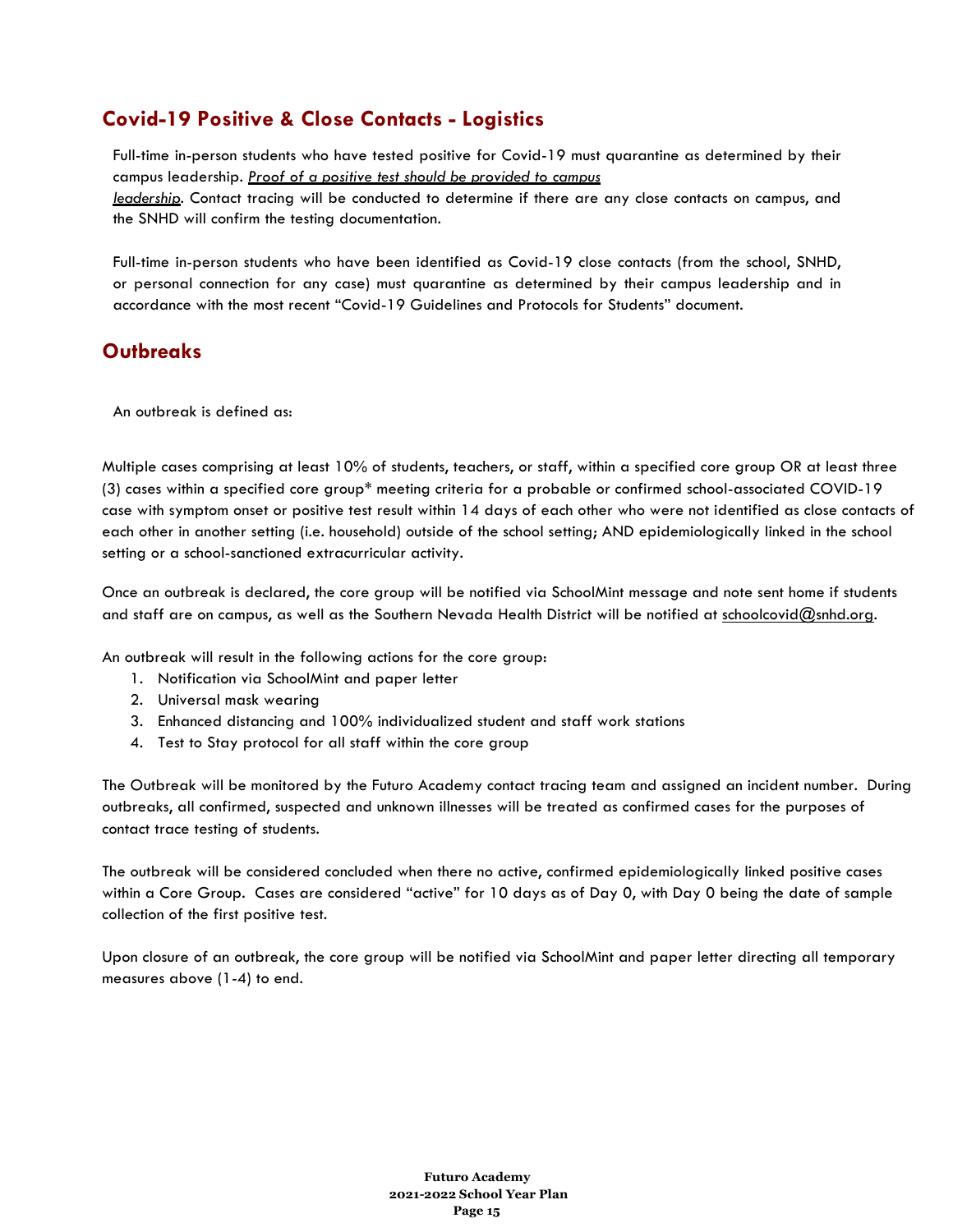# **Quarantined Students & Distance Learning**

We foresee there being two types of quarantines for full-time students:

- 1. Whole Class/Entire School Quarantine
- 2. Individual/Limited number of Students

When the entire class / school needs to be quarantined, students will be placed in Distance Learning with their in-person teacher. All work/activities will be accessed via Google Classroom, and instruction will be synchronous through Google Meet. If the assigned teacher cannot provide instruction, the entire class may receive instruction from another teacher who is providing Distance Learning.

When only a limited number of students need to be quarantined, students will attend via Google Meet synchronously during school hours while the homeroom teacher maintains their typical in-person schedule.

Attendance will be taken in Infinite Campus. All assignments will be turned in via Google Classroom.

## **Transitioning due to Public Health Conditions**

Worsening public health conditions can affect the learning model that is implemented. If the Southern Nevada Health District, Center for Disease Control, and/or the Nevada Department of Education enforce new directives, we will make those changes as necessary. It will be a smooth transition for us due to our experience, and we are equipped to adapt to the changes.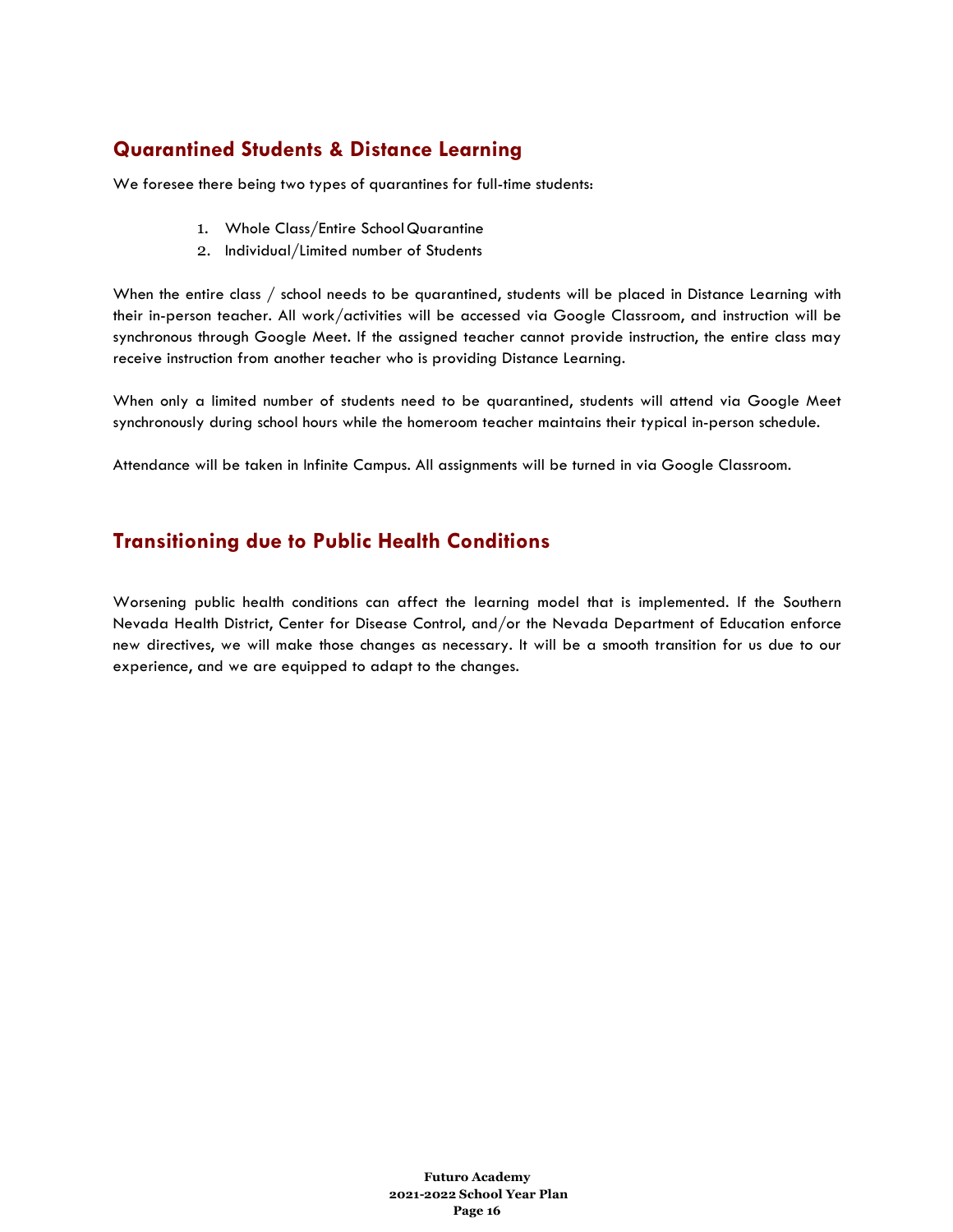# **Serving Special Populations in Distance Learning**

The distance learning program will provide appropriate education for English Learners, students with Individualized Education Programs, and students with 504 Plan. Special education teachers will meet virtually with students as needed to meet the mandated number of instructional minutes.

School staff will consider alternative ways to provide equitable access and appropriate educational opportunities for students with disabilities, including exploring all available supplementary aids and services and related services to include online or virtual platforms, and/or other activities, such as paper/pencil activities.

Documentation of all efforts to provide equitable access to educational opportunities is required.

- Special education teachers must document that the student is receiving his/her specially designed instruction through the approved instructional model on the status record.
- Related service providers must continue to follow current procedures to document services provided.

Assessments, MDT meetings, and IEP meetings that do not need to be conducted in-person will continue to take place virtually or by phone.

If the school cannot contact the parent/guardian to schedule an IEP meeting, the school will follow standard procedures. IEP teams must include any data collected, including any deficit areas, behavioral data, the effectiveness of accommodations, etc.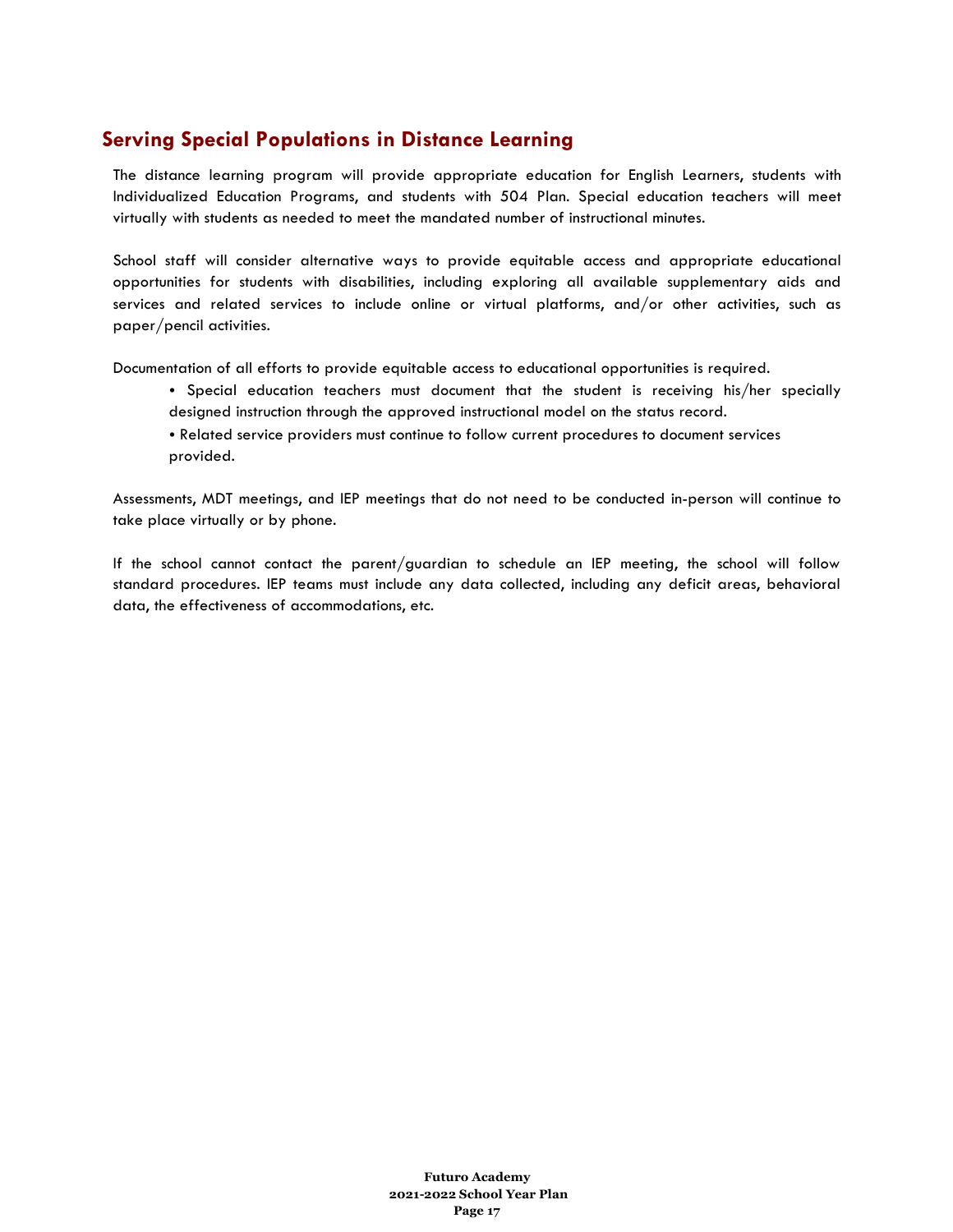A case manager or related service provider must provide how instruction is scaffolded or the background knowledge needed for the student to complete the assignments aligned to the Nevada Pre-K Standards or the NVACS/Connectors and goals and benchmarks/objectives. A case manager or related service provider must also review and address student work and/or finished assignments, checking for understanding and accuracy, adapting content, methodology, and/or instruction to the needs of the student.

When on campus for an IEP-mandated procedure, the IEP should also include input from parents/guardians regarding difficulties with the student's compliance with rules related to social distancing, wearing face coverings, washing hands, and other safety protocols.

Goals, benchmarks and/or short-term objectives should be based on the current present levels of academic achievement and functional performance. Based on prior goals and benchmarks or objectives, the team should consider the student's anticipated progress for the remainder of the annual IEP.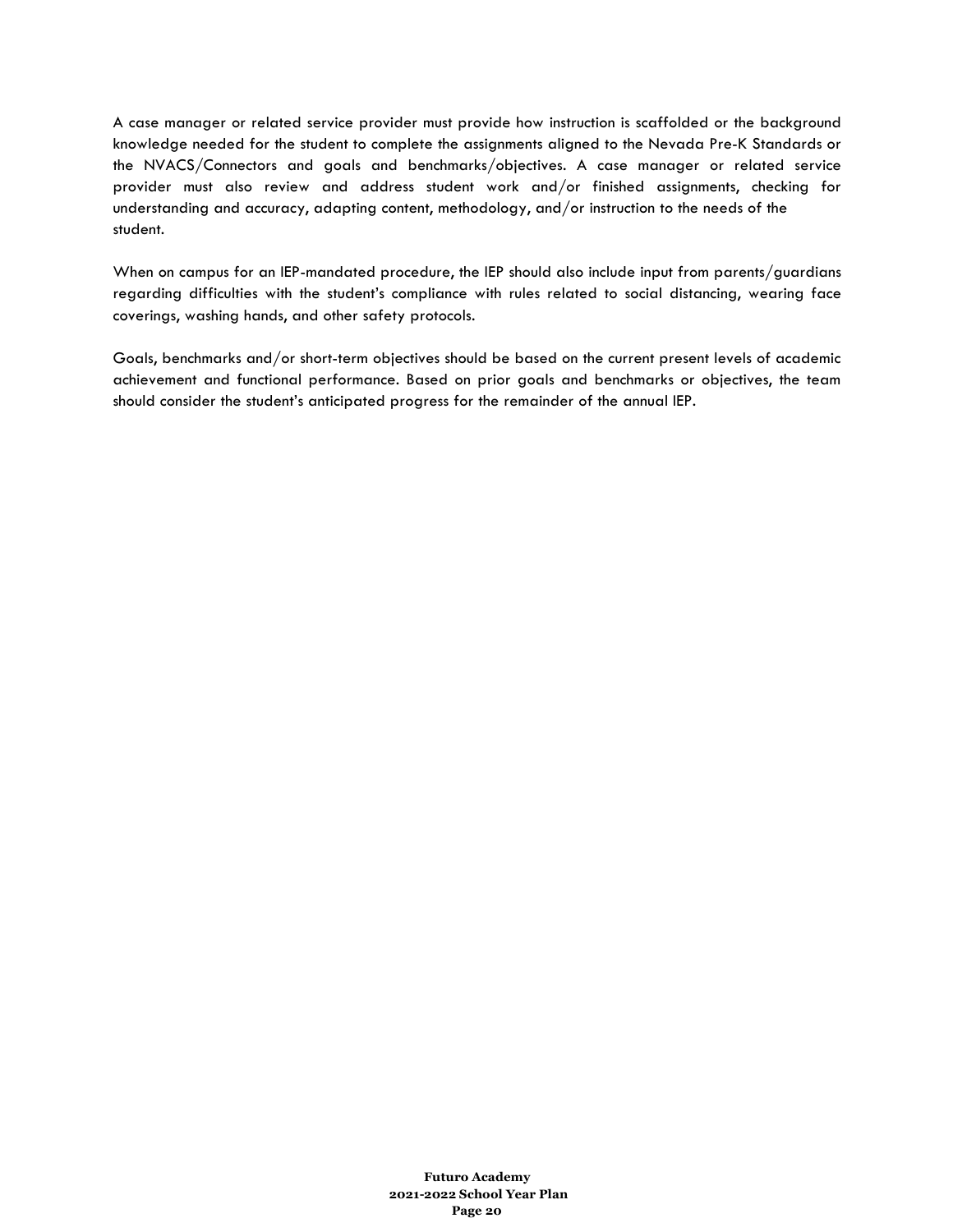## **Student Attendance in Full-Time Distance Learning**

Each student participating full-time in distance education will must attend live via synchronous Google Meet participation to earn attendance for the school day while participating in Distance Learning

If a student's confirmed lack of access to a telephone or internet service results in an inability to be contacted, a licensed teacher or licensed substitute teacher will record attempted contact via other means (e.g., home visit) once per week and maintain a record of attempts.

Staff will use a consistent method in Infinite Campus for recording contact with students participating in distance education, which may include students demonstrating regular weekly progress in their classwork that can be verified through Canvas.

Daily attendance may be satisfied in any of the following ways:

- (1) The student is physically present; and/or
- (2) The pupil participates in a real-time (synchronous) class session; and/or

Families may contact the main office of their campus if there is an attendance issue, such incorrectly marked absence.

Ten consecutive unexcused absences with no contact will result in a withdrawal from FUTURO.

### **Technology Access**

For any students without access to such technology, school leadership will work with families to ensure technology is accessible. Families will have to complete a form to borrow the technology for the school year. If approved, students will be provided with a hotspot and a Chromebook at no cost to the family.

Families will receive training by a FUTURO staff member on how to use the technology if needed. If technology is not working properly at any time throughout the school year, families are encouraged to contact their teacher.

Families will have to return the technology at the end of the school year. Technology will have to be in good working condition. If deemed to be not in good condition, families may be required to reimburse the campus (at leadership's discretion).

If there are greater issues in technology (i.e., internet service provider shutdown, blackout, etc.), distance learning can be done through paper correspondence.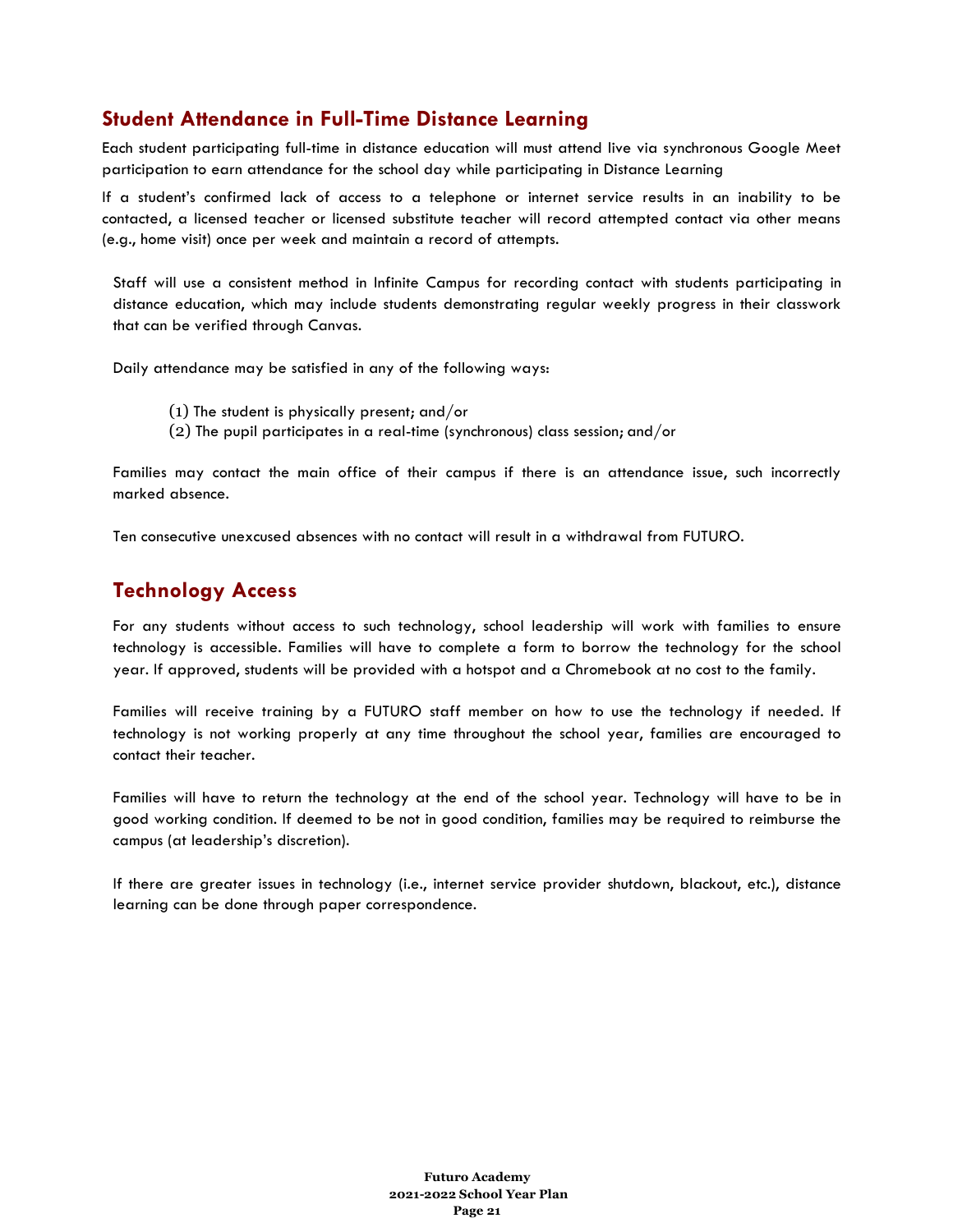## **Student/Family Communication**

A teacher will schedule one or more conference(s) with the parent(s)/guardian(s) of a student if the student is not maintaining passing grades, is not achieving the expected level of performance, is presenting some problem to the teacher, or in any other case that the teacher considers necessary. This conference may be requested by indicating so on the regular progress reports. Such conferences may be handled by telephone, in person, or via written communication

If families and/or students call teachers, it has to be a viable conversation about academics to count as a present attendance mark. If not answered, a voicemail message should be recorded. A teacher will respond within 24 hours.

If a student emails a teacher, the teacher will respond within 24 hours. Email communication sent on Fridays after 12:00 p.m. should expect a response by close of business on the non-holiday business day.

If a family communicates that they are in need of resources, campus leadership and the teacher will work together to provide resources.

### **Nutrition**

Students will receive access to the nutrition services to which they are entitled, to the extent nutrition services are generally provided by their charter school. FUTURO only serves lunch to K-12 students at its campuses.

For virtual students to receive their lunch, the student and/or a family member will need to visit the campus in-person during a designated lunch period set by the campus administration. The school will then provide a lunch meal.

A lunch meal will be not provided to anyone arriving before or after their designated lunch period, unless at the discretion of school administration.

**Important Note:** *The student and/or family member will be required to wear a mask and be socially distanced.*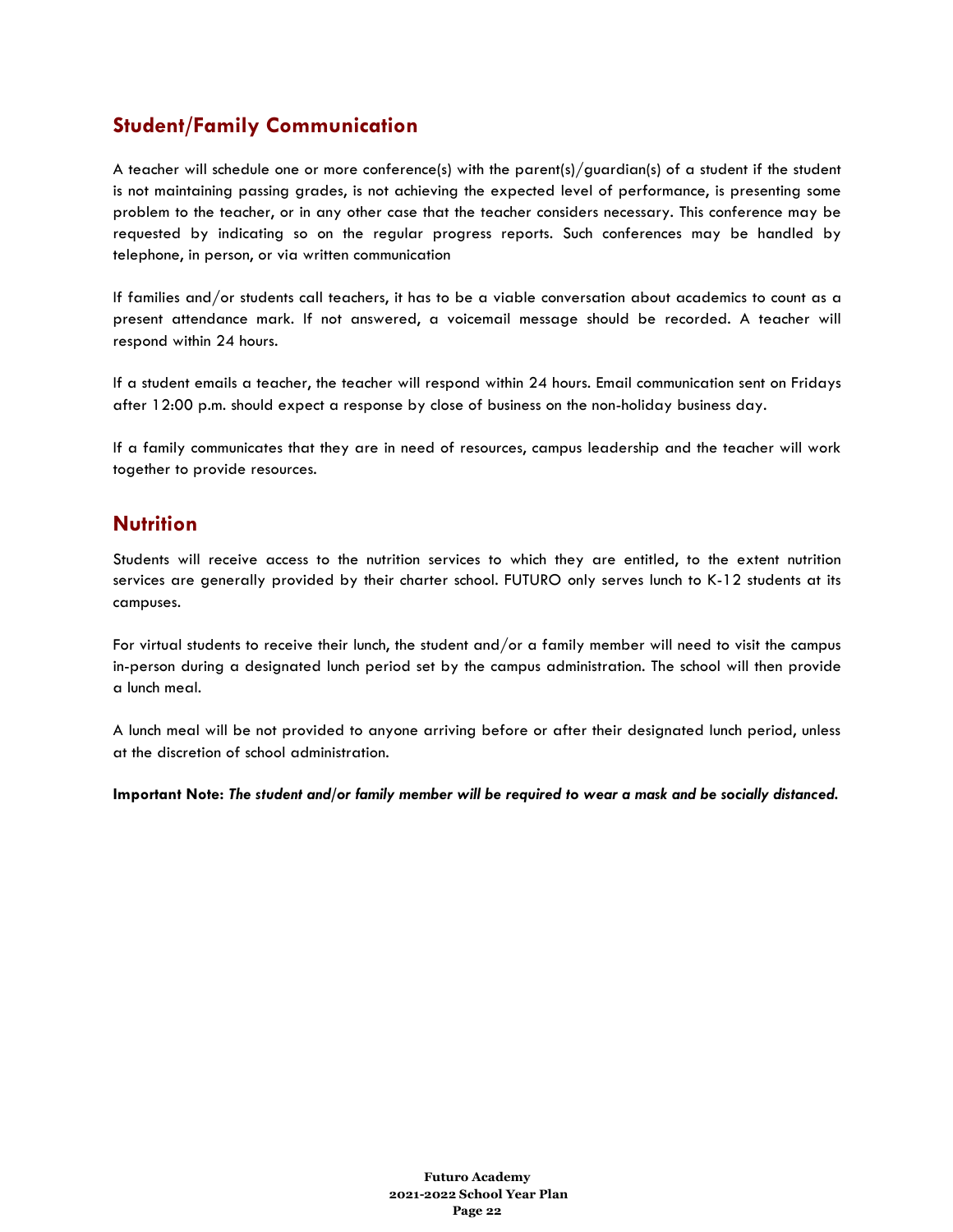## **Social-Emotional Support**

The pandemic has affected the social-emotional wellbeing of many people, students included. Staff are encouraged to get to know their students and build trust and respect. Staff are trained to identify and report anything out of the ordinary. Students have an open-door policy with all staff.

When a student does need social-emotional support, it is critical that parents work in partnership with school staff to create an action plan. The goal is to cope, mitigate or solve the underlying issue that is affecting the student. By addressing trauma sensitively and thoughtfully, it will help heal the student holistically.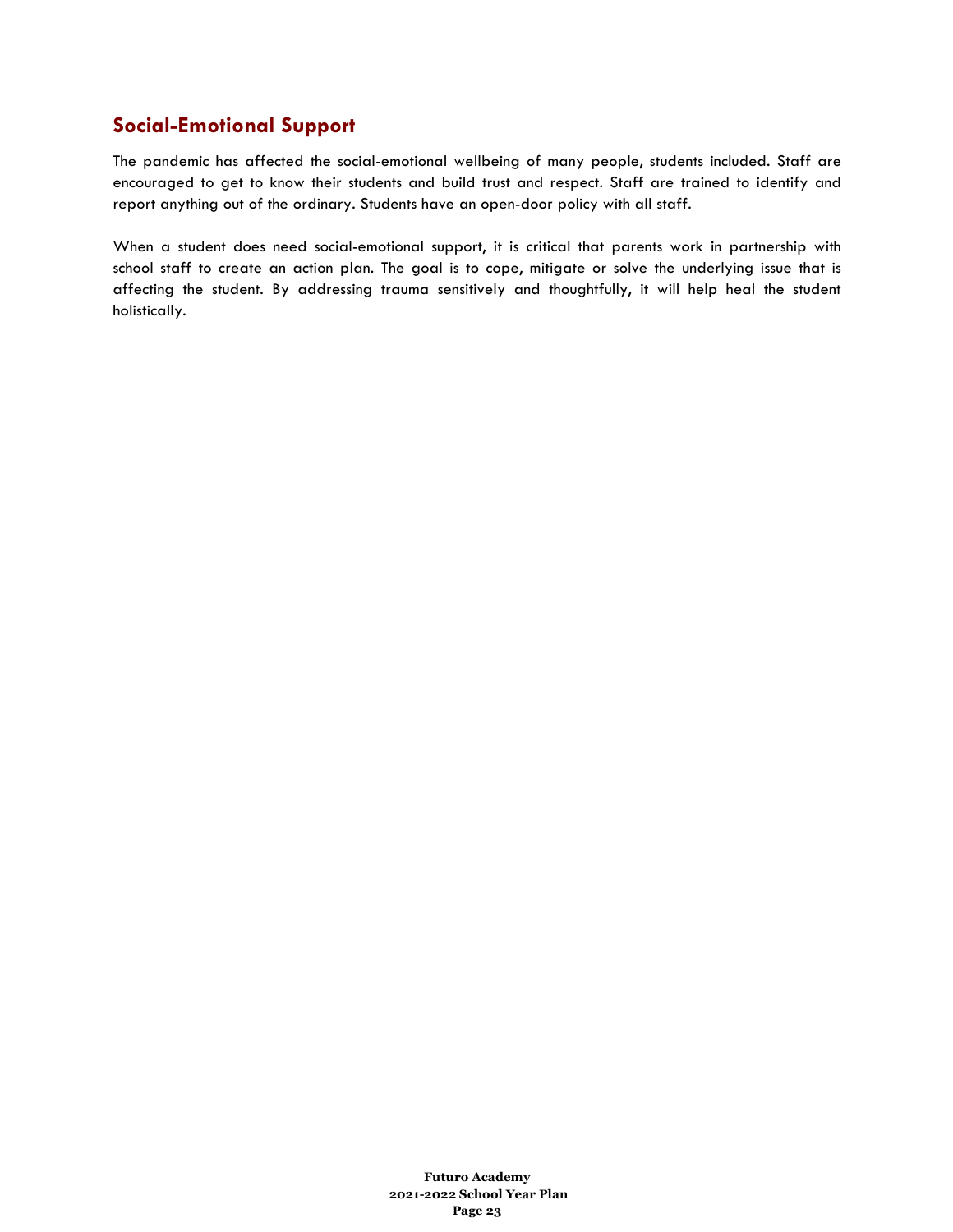# *Emergency School Closure Learning Plan*

FUTURO recognizes that there may be emergency situations that shut down a campus for an extended period of time. Examples of emergency situations could include, but not limited to, a pandemic, a facility issue, or a natural disaster.

Futuro Academy East Las Vegas (FUTURO) is committed to providing high-quality education to its students and has developed this emergency school closure learning plan. This plan will be made available to all staff, families, and students.

This plan will succeed in delivering instruction online to meet students' elective and general education requirements. The purpose of this plan is to empower and prepare students for success by enabling them to access quality online instruction. This plan will act as a guide to improve learning and enhance student success. It is also aimed to fulfill all applicable rules, regulations, and policies stipulated by the Nevada Department of Education and the US federal government. FUTURO will continue to use email, Google GSuite and the school website for normal communications with parents, students, and teachers.

This plan is developed for at least 10 consecutive days of implementation.

### **Education Management System**

Infinite Campus will continue to be used as the Student Information System (SIS). It will be the primary source of grading, attendance accounting and information distribution to students and families. Attendance will be recorded daily based on attendance in synchronous Google Meet sessions.

### **Primary Online Learning Platform**

Google Classroom will be used by every teacher to relay classroom content and deliver classroom instruction. Google Meet will be the primary student platform for synchronous classes.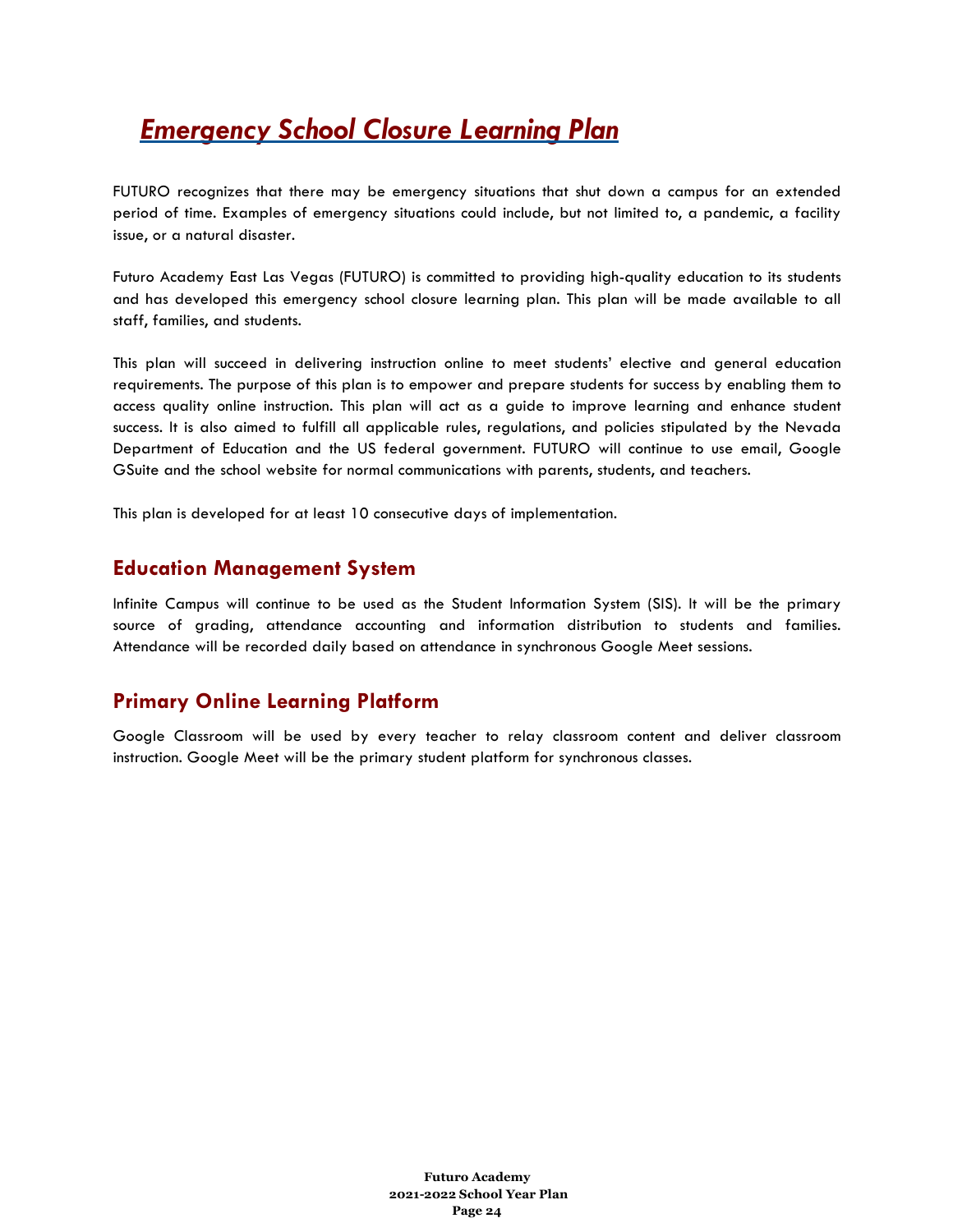### **Student Materials, Technology, Supplies Distribution**

A student survey will be delivered to families to determine technology needs at the start of each school year. Chromebooks will then be distributed to families at a time, date, and location, which will be communicated right away to families.

### **Additional Outreach**

Emails will be sent weekly with operational and instructional details throughout the remainder of the emergency declaration to provide ongoing information on model updates.

### **Staff Communication**

Grade level, department, and all staff Google Meet meetings are scheduled weekly as well as emergency staff meetings when necessary. How-to videos for curriculum, lesson planning, Google Classroom, grading, and other web-based programming are provided or created as needs are expressed by teachers. Leaders are included as teachers on all Google Classrooms to aid in student learning when needed.

Teachers are required to contact parents via email or Google Voice phone number as an additional means of communication with students and parents.

Weekly Department and Staff Meetings are held via Zoom large meeting platform.